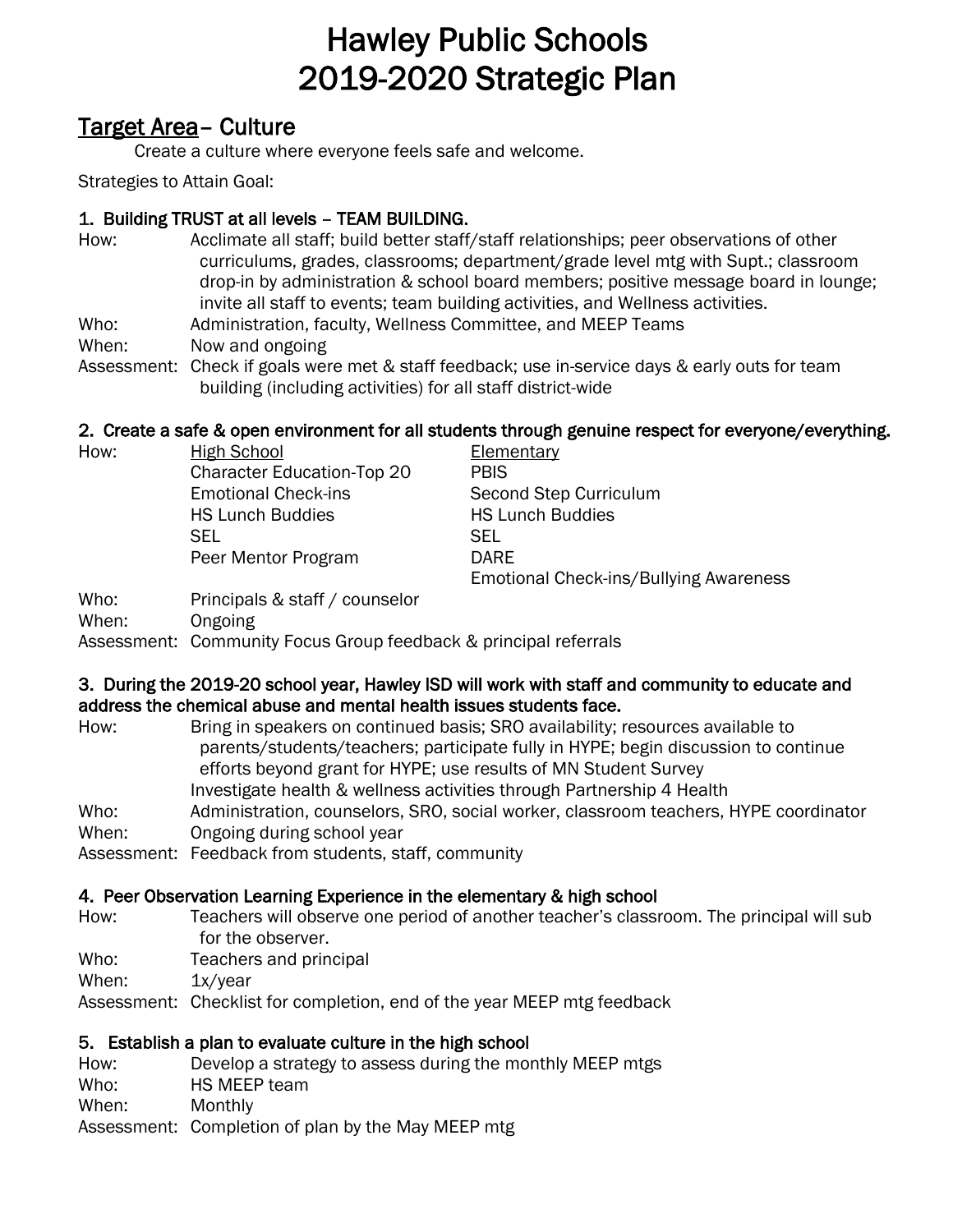# Target Area– Student Achievement

Goal – All student achievement goals will be determined by the Q Comp Plan and the Data Team to include individual classroom goals, building goals, and district goals.

Strategies to Attain Goal:

#### 1. At the high school, by year's end, no more than 2% of students will need to repeat a class.

How: Success class; TEAM teacher check in; calls home after grading period; continue to improve the *Student* Assistance Team process

Who: TEAM teachers, counselor, principal

- When: Beginning of year and ongoing
- Assessment: Final grades for the year

#### 2. Continued implementation of essential skills in the high school

How: Incorporation and emphasis on essential skills in classrooms Who: Teachers

When: Fall & Spring

Assessment: Pre & post survey using a 10 point scale

#### 3. At Hawley Elementary, staff will work to improve the building reading proficiency scores of our students by 3% as measured by MCA III Reading results

- How: Daily 5; include Title Paraprofessionals into monthly WIN meetings with specific targeted interventions; literacy coaching for staff; monthly data grade level meeting; Guided Reading: Fountas & Pinnell; WIN; Aimsweb; STAR; Renaissance Place; Foster Grandparent Program
- Who: All teachers, paraprofessionals, principal
- When: Ongoing throughout the year

Assessment: MCA III scores for grades 3-6 and STAR data for other grades

# Target Area– Communication

Goal – To enhance communications between: parents and staff, students and staff, grade levels, curriculum areas, buildings, staff and administration, staff and school board.

Strategies to Attain Goal:

#### 1. Maintain communication from the District Office to all staff.

- How: Continue with weekly emails; distribution of board agendas; clarification of job Responsibilities; budget updates & training; purchase orders flow chart
- Who: Superintendent & district office staff
- When: August workshop & throughout the year

Assessment: Staff, grade level/curriculum meetings with Superintendent

#### 2. Create resources to enhance digital communication and website navigation with more clearly defined ownership of platforms.

How: Create short videos and "how to" documents with pertinent procedural information Who: HS Student TAs, administration, technology coordinator

When: Throughout school year

Assessment: Improve survey results on social media presence and site navigation; tutorial completion